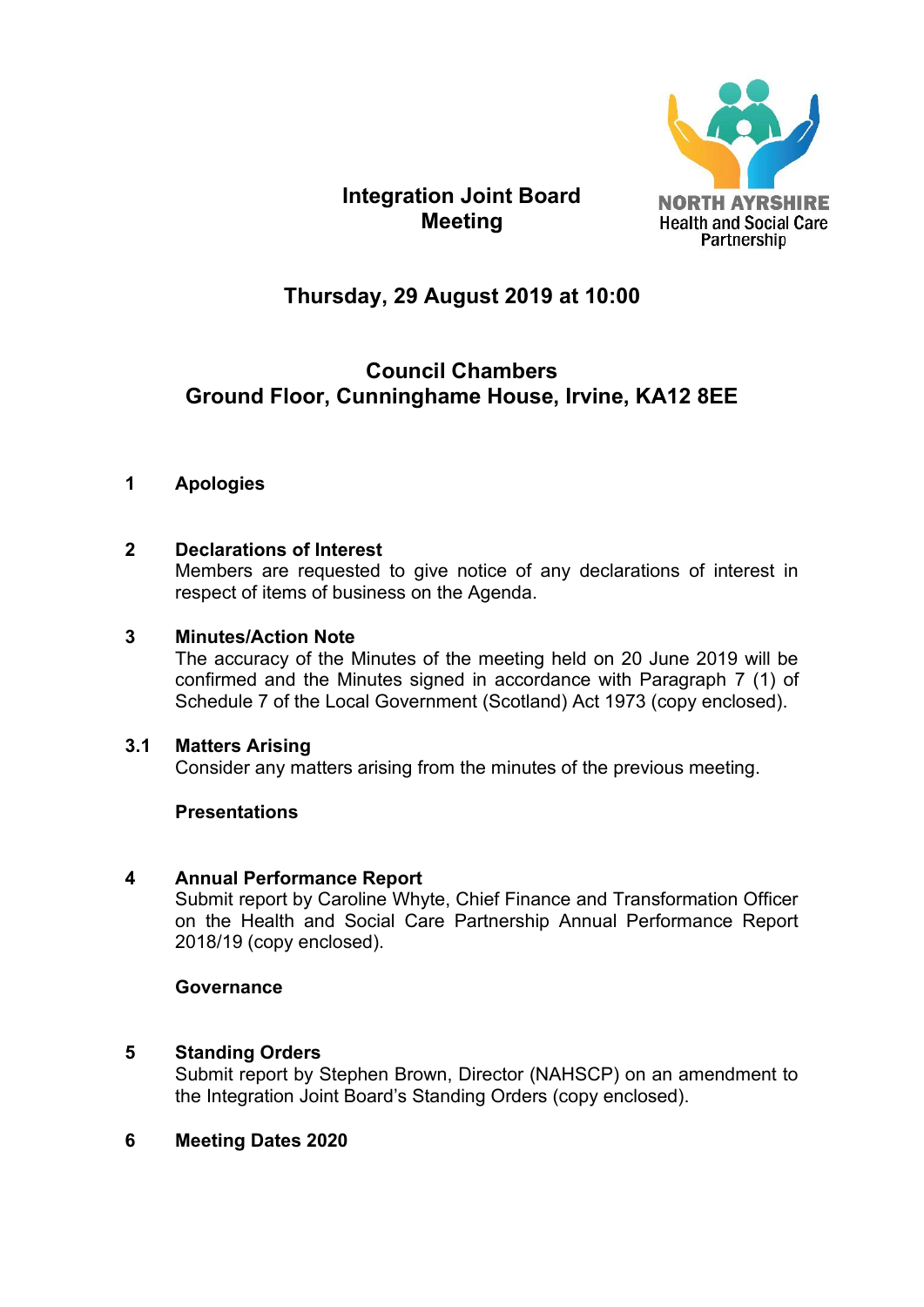Submit report by Karen Andrews, Team Manager (Governance) on the draft timetable for meetings of the Integration Joint Board and the Performance and Audit Committee for 2020 (copy enclosed).

#### **Quality and Performance**

#### **7 Director's Report**

Submit report by Stephen Brown, Director (NAHSCP) on developments within the North Ayrshire Health and Social Care Partnership (copy enclosed).

#### **Budget**

#### **8 Audited Annual Accounts**

Submit report by Caroline Whyte, Chief Finance and Transformation Officer on the audited accounts for 2018/19 (copy enclosed).

#### **9 Budget Monitoring Report - Period 3**

Submit report by Caroline Whyte, Chief Finance and Transformation Officer on the projected financial outturn for the financial year as at June 2019 (copy enclosed).

#### **Appointments**

#### **10 Integration Joint Board Appointments**

Submit report by Stephen Brown, Director (NAHSCP) on the change of Council representation on the IJB and the proposed Vice Chair appointment to the Strategic Planning Group (copy enclosed).

#### **Minutes of Meetings for Discussion**

- **11 IJB Performance and Audit Committee Minutes**  Submit the Minutes of the IJB Performance and Audit Committee meeting held on 8 March 2019 (copy enclosed).
- **12 Strategic Planning Group Minutes**  Submit the Minutes of the Strategic Planning Group meeting held on 29 May 2019 (copy enclosed).

#### **13 Urgent Items**

Any other items which the Chair considers to be urgent.

# **Webcasting**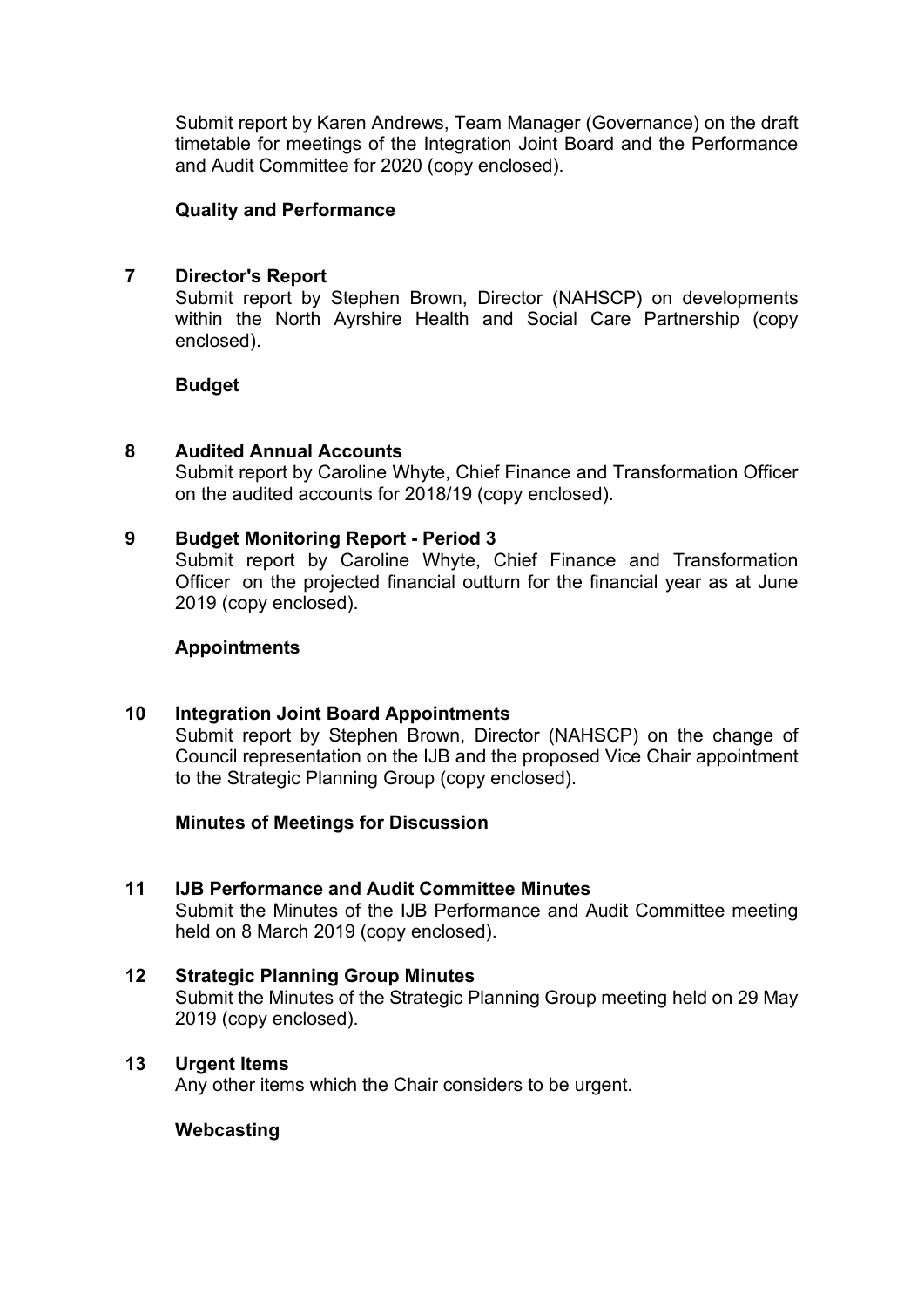Please note: this meeting may be filmed for live and subsequent broadcast via the Council's internet site. At the start of the meeting, the Chair will confirm if all or part of the meeting is being filmed.

You should be aware that the Council is a Data Controller under the Data Protection Act 1998. Data collected during the webcast will be retained in accordance with the Council's published policy, including, but not limited to, for the purpose of keeping historical records and making those records available via the Council's internet site.

Generally, the press and public seating areas will not be filmed. However, by entering the Council Chambers and using the press or public seating area, you are consenting to being filmed and consenting to the use and storage of those images and sound recordings and any information pertaining to you contained in them for webcasting or training purposes and for the purpose of keeping historical records and making those records available to the public.

If you have any queries regarding this and, in particular, if you believe that use and/or storage of any particular information would cause, or be likely to cause, substantial damage or distress to any individual, please contact committeeservices@north-ayrshire.gov.uk.